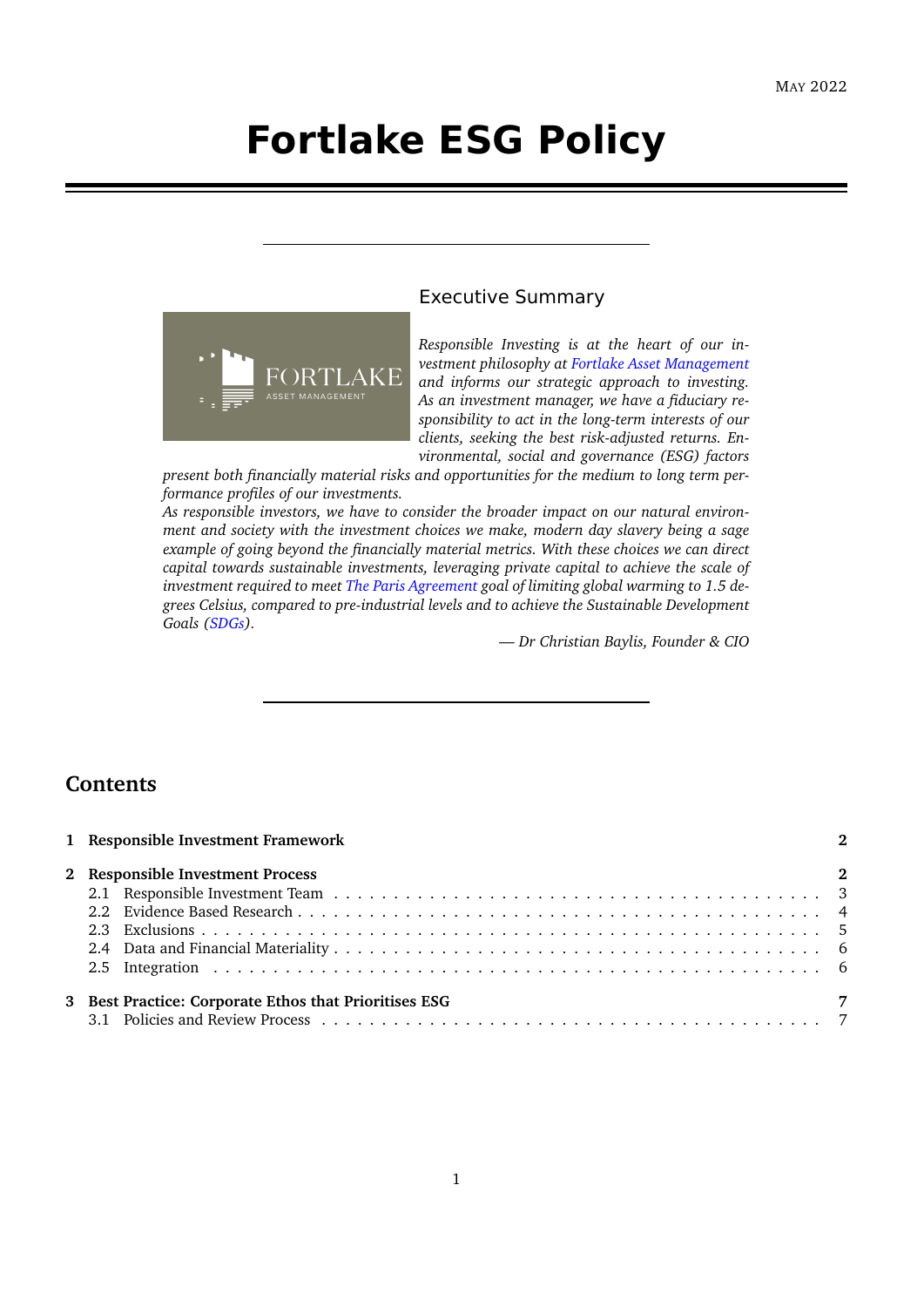# <span id="page-1-0"></span>**Responsible Investment Framework**

"*A banking industry that plans for the risks associated with climate change and other environmental challenges can not only drive the transition to low-carbon and climate-resilient economies, it can benefit from it. When the financial system shifts its capital away from resource-hungry, brown investments to those that back nature as a solution, everybody wins in the long-term.*" - Inger Andersen, Executive Director of the United Nations Environment Programme (UNEP)

Fortlake's responsible investment framework was developed as a strategic underpinning to our broader investment strategy. The policy has been developed in conjunction with the portfolio managers of Fortlake, Board Members, ESG committee, investment committee, and risk and compliance committee. A broader stakeholder group has formed key discussions, which span investors and academics who are specialists in the area of sustainable finance.

At Fortlake we aim to foster long term value creation for our investors and throughout that process cultivated better investment practices. ESG considerations reflect a holistic approach to risk management and performance. The incorporation of ESG factors into the investment process forms an integral element of the credit assessment framework for non-ESG related mandates [\[Jiraporn](#page-7-0) [et al.,](#page-7-0) [2014,](#page-7-0) [Henisz and McGlinch,](#page-7-1) [2019\]](#page-7-1).

Governance and political factors have traditionally been core to credit and sovereign bond analysis. It is well established that companies with better corporate governance exhibit lower risk [\[Ashbaugh-Skaife et al.,](#page-7-2) [2006\]](#page-7-2). The governance failures during the financial crisis demonstrated that for investment-grade companies, ESG risks, whilst lower probability, are still high impact factors. When material ESG risks are poorly managed, they can manifest themselves as a credit risk. ESG strengthens the ability to assess downside credit risk.

There is an increasing body of evidence that demonstrates the significance of environmental and social factors in both the bond markets. In recent years, the impact of climate change risk and transition risk has attracted the attention of practitioners and academics as another determinants of bond yields. [\[Collender et al.,](#page-7-3) [2021,](#page-7-3) [Kling](#page-7-4) [et al.,](#page-7-4) [2018,](#page-7-4) [Cevik and Jalles,](#page-7-5) [2020,](#page-7-5) [Beirne et al.,](#page-7-6) [2020,](#page-7-6) [Dunz et al.,](#page-7-7) [2021,](#page-7-7) [Painter,](#page-7-8) [2020\]](#page-7-8).

The United Nations' Sustainable Development Goals (SDGs) represent the most ambitious and wide-ranging effort to fulfil human rights in international development. Underlying the SDGs are rights to food, health, education, gender equality, clean water and sanitation, and decent work protected under international human rights law. The human rights perspective has lacked the ability of investor assessment and limited external assurance. However, as investors, there is increasing awareness of the correlation between a company's social performance and its operational performance [\[Ferrella et al.,](#page-7-9) [2016\]](#page-7-9). At Fortlake we go beyond the traditional methods of simply 'screening out' investments of companies that fail to meet pre-defined standards, rather we seek out opportunities, leveraging sophistication in methods to screen for socially progressive issuers. Stepping outside of the realm of financial materiality, we consider the likes of Modern Day Slavery as simply illegal and companies that engage in such practices are excluded.

Fortlake seeks to understand how ESG risks can manifest over time and lead to poor credit outcomes. Risks relating to ESG need to be vigorously monitored as ESG risks pose one of the biggest risks to business sustainability. We regularly review ESG related issues about each issuer and update the outlook and its implications for credit quality of the corporate. ESG is an integrated element of the credit assessment framework for non-ESG related mandates. Movements in credit spreads cannot be explained by credit risk alone. Rather, pricing ESG within a quantitative framework, combined with specialist ESG data, is critical in managing risks and identify investment opportunities. Using a set of factors, the approach considers how ESG ties into the potential for upgrade or downgrade and general credit events.

Traditionally the aim of integrating ESG factors into a fixed income strategy is to assess the downside risk. At Fortlake, we also look for opportunities through a thematic approach, for example, investing in fixed income securities where the use of proceeds fund sustainability projects such as green and social bonds. With the climate bond market being greater than just the labelled market, we also explore opportunities in the unlabelled green bonds and those bonds that are social and climate leaders.

A well-known barrier to ESG integration is the lack of consistent standards for measuring ESG performance and ESG performance data reported by companies [Eccles](#page-7-10) [et al.](#page-7-10) [\[2017\]](#page-7-10). With this in mind, Fortlake contributes to the academic community through the publication of academic research and education of the next generation of finance professionals through postgraduate course development and lecturing.

# <span id="page-1-1"></span>**Responsible Investment Process**

Based on extensive research, Fortlake has developed an investment process that incorporates ESG investment principles. For example, and not limited to, issuing companies that have higher ESG ratings should have an economic advantage in the longer term. ESG information is complementary to traditional fundamental analysis and economic in nature. ESG factors are considered orthogonal to fundamental measures and represent longer-term information content that is critical to evaluate investment opportunities. It is well established that companies with better corporate governance exhibit lower risk. ESG performance is correlated with credit risk and forms an inte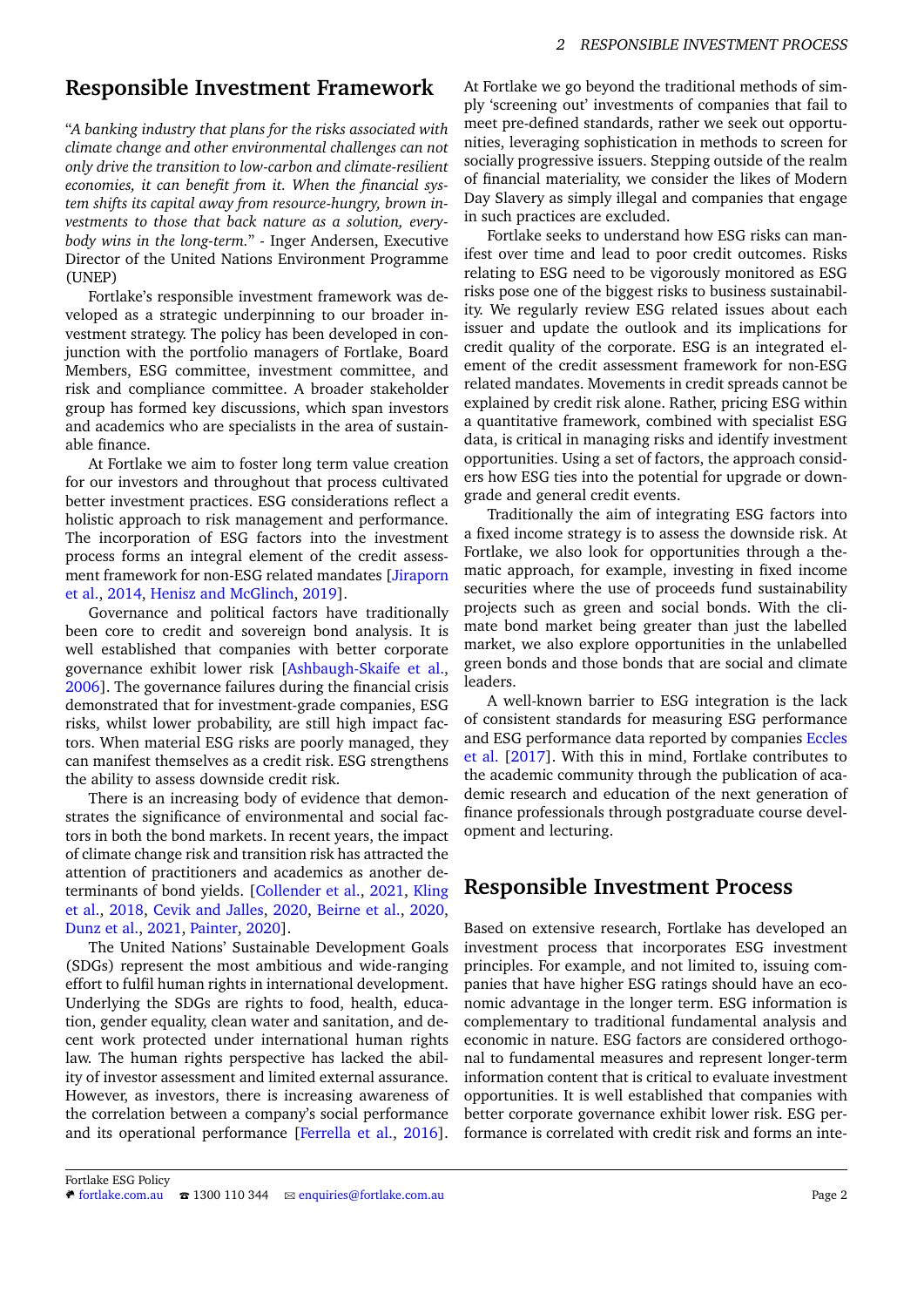gral element of the credit assessment framework for non-ESG related mandates. We continuously develop our research in the area of ESG factors and methods of incorporating these into our investment process.

## <span id="page-2-0"></span>**2.1 Responsible Investment Team**

At Fortlake we believe that to ensure the effective and successful implementation of our ESG policy, the integration must start at the most senior levels of decision making and be deeply embedded within the investment process. The ESG committee comprises of members of the investment team. The ESG committee oversees and provides recommendations to the Investment Committee on the integration of ESG into investment and business decisions, with a mix of investment, research, leadership and risk management expertise. In addition, Fortlake has external ESG academic affiliations and as such, is actively involved in academic research, bringing both a level of rigour and independence to the investment process, whilst contributing practical expertise to the academic community.

#### **Dr Christian Baylis - Ph.D (Econometrics), Founder and Chief Investment Officer**

Dr Christian Baylis is the Founder and Chief Investment Officer at Fortlake. Christian is responsible for overseeing the investment process and investment team. He is also a member of the Fortlake Asset Management Board.

Christian is a highly regarded Australian-based manager with broad experience across global fixed income and derivatives strategies, having worked previously at UBS Asset Management and the Reserve Bank of Australia (RBA).

Christian managed in excess of \$8 billion AUM and was the lead Portfolio Manager in the UBS Australian Fixed Income team for the UBS Cash Plus Fund, the Insurance and ALM book of business and ran a complex suite of overlay strategies for large cross-border liability clients. Christian was also a member of the Global Multi Strategy Committee and was appointed as the Australian representative for the Global Dynamic Fund, the core global unconstrained Fixed Income offering for UBS Asset Management.

Christian was the Head of Derivative Strategy, Inflation Linked Assets and Credit Trading across the Australian Fixed Income business, managing in excess of \$26 billion. This role incorporated oversight of Sector Strategy – incorporating Semi-government and Sovereign Supra National Agencies (SSAs) and the development of the associated ESG framework for these assets. As a member of the Global Multi Strategy Committee Christian was actively involved in the macro analysis and research of fixed income markets for the global Fixed Income business.

Christian joined UBS Asset Management in March

2011. Whilst managing the UBS Cash-Plus Fund from March 2011 to May 2020, Christian obtained the only 'Highly Recommended' rating from Zenith for consecutive years 2017 – 2020 for the Short-Term Credit category. Prior to this, he was a Senior Analyst at the Reserve Bank of Australia (RBA), managing the Bank's investment portfolio, liquidity and liability profile. Prior to his role at the RBA, Christian worked for Standard and Poor's, as a Rating Specialist conducting rating assessments and research.

Christian has a PhD in Econometrics from Monash University and was a recipient of the distinguished Exceed First Class Honours award, receiving a perfect GPA. Christian won the Australian Postgraduate Scholar Award at both University of New South Wales (UNSW) and the University of Sydney (USYD) for his work in the Econometrics field and was a visiting scholar at Monash University in the Econometrics faculty. Christian was also the recipient of the prestigious Capital Markets CRC PhD Scholarship where his work focused on alternative methods of inflation modelling, probability density functions and option implied distributions.

#### **Dr Kylie-Anne Richards Ph.D (Mathematics), Deputy CIO and Chair of ESG**

Dr Kylie-Anne Richards is the Deputy Chief Investment Officer and leads the implementation of responsible investment practices at Fortlake. Kylie-Anne is also a member of the Fortlake Asset Management Board and a board member of IAM Funds.

Kylie-Anne has extensive industry experience domestically and overseas, having worked at Macquarie Group in Hong Kong as Head of Financial Engineering for the Asia Pacific. Subsequently, Head of Indexation and Quantitative Trading Research at CLSA in Sydney. Most recently, she held the position of Director, Portfolio Manager at QTR Capital, a proprietary trading business, which was active in trading MSCI Global Index rebalances in developed markets globally and depository receipt arbitrage in Australia and the USA.

Kylie-Anne's work at the University of Technology Sydney involved research and teaching interests in sustainable finance, green finance, ESG and high-frequency finance. Kylie-Anne has developed and lectured the Sustainable Finance subjects offered in the Master of Finance, MBA, Executive MBA, Master of Financial Planning and Microcrediential suite. She is an internationally published academic with papers appearing in 'International Journal of Financial Engineering', 'Statistical Inference for Stochastic Processes', among others.

Kylie-Anne completed her PhD at the School of Mathematics and Statistics, The University of NSW (UNSW). She was awarded the QRSLab Boronia Managed Funds PhD Scholarship in 2011. Kylie-Anne also holds a Master of Finance (Financial Engineering) from The University of Hong Kong, a Bachelor of Science (Mathematics and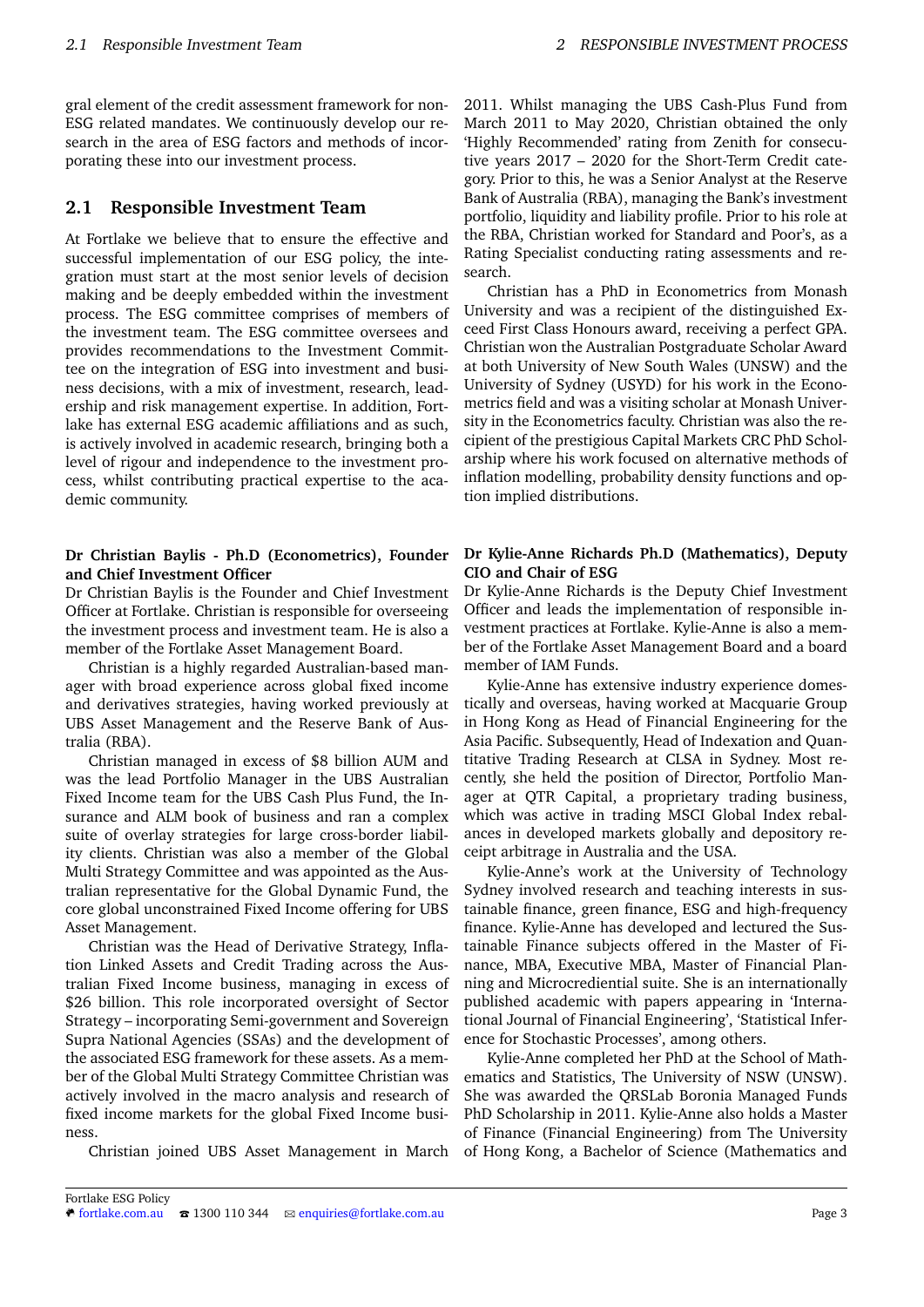Statistics) and a Bachelor of Commerce (Finance) from The University of Melbourne.

Kylie-Anne is also a Board Member of Sport The Spectrum Ltd, a not-for-profit enriching the lives of children on the Autism Spectrum through sport.

#### **Dr Lan Do - Portfolio Manager**

Dr Lan Do is a Portfolio Manager at Fortlake with responsibility for day-to-day trading activities, portfolio analysis, portfolio optimisation, and performance reporting. Lan's responsibilities also incorporate the development of credit risk rating models and term structure models at Fortlake.

Dr Do was most recently an academic scholar at the University of New South Wales (UNSW) where her research and lecturing specialisation was on the topic of Capital Structures in Corporate Finance. Her lecturing career extended across Banking Capital, Financial Markets and Financial Econometrics.

Prior to this Dr Do was the Financials Analyst at Vietnamese Investment Group (VIG) and has also been founding partner in variety of Fintech start-up companies.

Dr Do was awarded the University Medal at the University of Technology Sydney (UTS) for her work in the field of Finance and was awarded the KPMG scholarship award for all round academic excellence.

#### **Marta Campi – Senior Analyst**

Marta Campi is a senior analyst at Fortlake with responsibilities in the development and analysis of models incorporated within the Fortlake investment process.

Marta has worked at Inrobin, consulting on statistical model specification, selection, testing, extraction, and engineering of useful features to the underlying process. She has also held a role at Costa Crociere S.P.A. developing the demand forecast and price optimisation of software and testing and validation of price recommendations and demand forecasts.

Marta has worked as a lecturer/tutor at the University College London (UCL), teaching in Statistical Methods and Probability and Statistics. She was also a research assistant in copula functions within insurance applications. Subsequently, she has held a research assistant role at Heriot-Watt Business School conducting research in Green Finance and decarbonisation.

Marta Campi received her B.Sc in Mathematical Statistics and Data Processing (SMID) at the Department of Mathematics of the School of Mathematical, Physical and Natural Sciences at the University of Genoa, Italy. She then received an MSc in Financial Econometrics taught jointly between the Department of Economics and Essex Business School at University of Essex, Colchester, UK. After that, she took an MRes in Financial Computing from the Computer Science Department at University College

London (UCL), London, (UK) followed by an Mphil from the Statistical Science Department at UCL.

She has just submitted her Ph.D. thesis at the Statistical Science Department of UCL. During her Ph.D. she attended the Institute of Statistical Mathematics, Tokyo (Japan) at the Department of Statistical Modelling as a research fellow to investigate aspects of speech cybersecurity problems.

#### **Research and educational innovation**

Fortlake seeks to drive innovation in the area of sustainable finance. At Fortlake we appreciate the role that academia plays in advancing the financial system to one that is more sustainable and effectively allocates capital to transition the economy. Kylie-Anne Richards, the Chair of ESG continues to publish in the areas of sustainable finance and green finance, amongst other topics. Kylie is also a co-author of two books on Green Finance, contracted with Springer. Collaborations that both Christian Baylis and Kylie contribute span, University College London (UCL), University of California, with current areas of academic research in:

- [Green Bond Performance and Risk Indicators](https://papers.ssrn.com/sol3/papers.cfm?abstract_id=3808550) [\[Campi et al.,](#page-7-11) [2021\]](#page-7-11)
- [Climate Change Transition Risk on Sovereign Bond](https://papers.ssrn.com/sol3/papers.cfm?abstract_id=3861350) [Markets](https://papers.ssrn.com/sol3/papers.cfm?abstract_id=3861350) [\[Collender et al.,](#page-7-3) [2021\]](#page-7-3)
- Reduction in carbon exposure through divestment and optimization strategies

Our Chairman, Dr Peter Higgs has been working with [Interpeace](www.interpeace.org) in Geneva as an honorary advisor to help create a market for peace bonds, a use of proceeds bond that funds post conflict projects in fragile regions. The objective of the peace bonds is to significantly increase the funding in post-conflict projects and to ensure the funds are more effectively deployed by incorporating peace enhancement mechanisms in the projects which will help sustain peace and lower the risk of the projects.

From an educational perspective, the university sector significantly lags the dynamic and rapid evolution of the financial system with regard to sustainable finance. Kylie has developed and lectures in the following postgraduate courses: Sustainable Finance (offered in the Master of Finance, MBA, Master of Financial Planning); Sustainable Value Management (Executive MBA); and numerous microcredientials which provide credits to the Master degrees. Both Christian and Kylie from time-to-time provide feedback to research students on topics within Sustainable Finance. Christian is also an occasional guest lecturer in postgraduate courses at UTS.

## <span id="page-3-0"></span>**2.2 Evidence Based Research**

There is a long history of published literature and growing body of research that demonstrates that ESG factors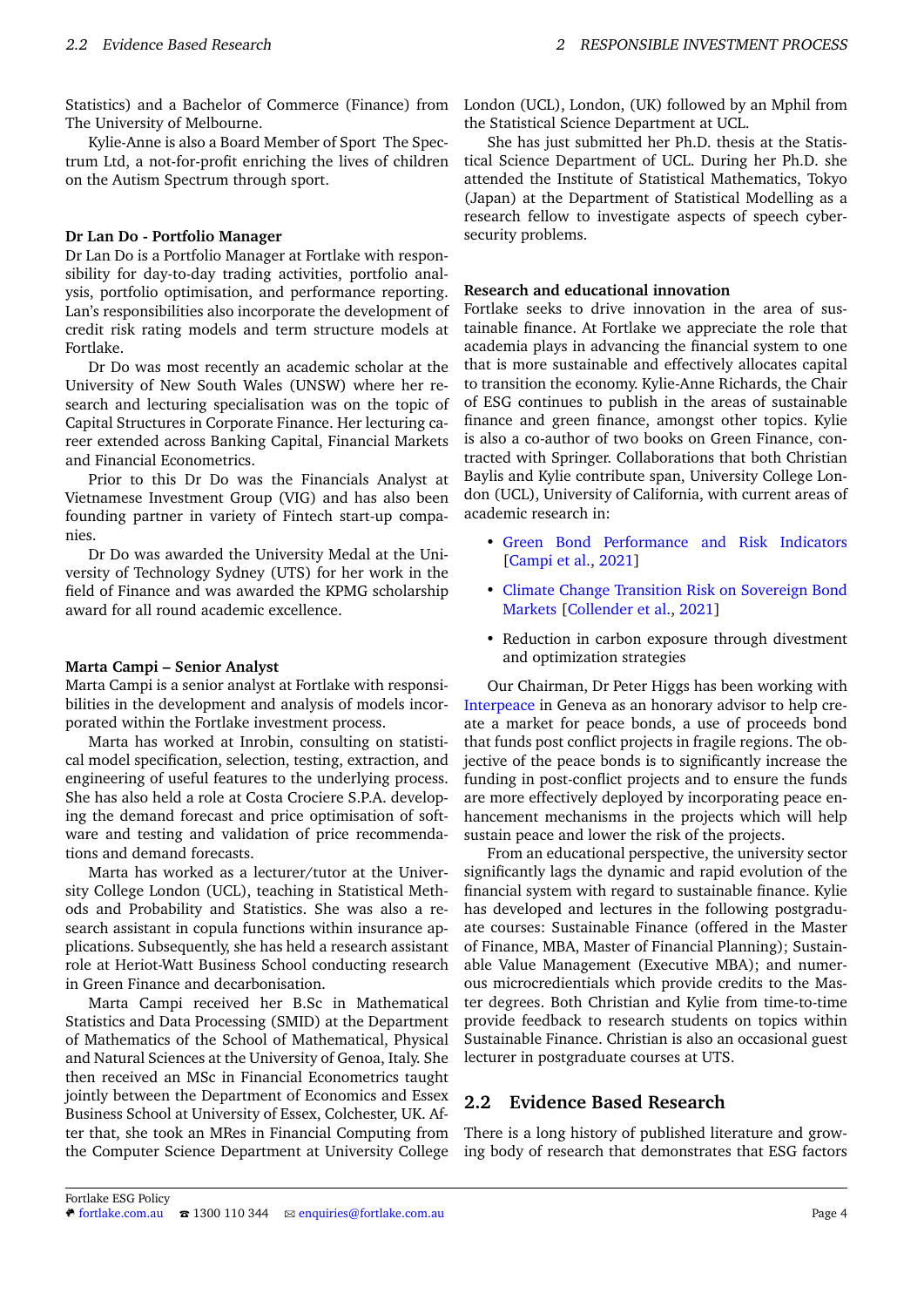contribute to both enhanced returns and risk reduction in investing. However, the literature tends to focus predominately on equities, with the integration of ESG factors into fixed income receiving significantly less coverage in academic journals. This section will discuss both academic literature, some of which are contributions by the team at Fortlake, which informs the rigorous approach Fortlake takes to the integration of ESG into its investment process.

Traditionally credit risk, which is the risk of default of the issuing company to make the required repayments and/or principal, was assessed by investors utilising fundamental factors. However, there is now significant evidence that indicates that higher ESG ratings mitigate credit risks [\[Barth et al.,](#page-7-12) [2021,](#page-7-12) [Henisz and](#page-7-1) [McGlinch,](#page-7-1) [2019\]](#page-7-1), thus ESG metrics complements credit ratings [\[Mendiratta et al.,](#page-7-13) [2020\]](#page-7-13). ESG scores can be used to enhance fixed-income portfolio outcomes via lower drawdowns, reduced portfolio volatility, and further to this, the E-S-G are not related to one another, therefore all meaningfully contributing beyond traditional credit ratings [\[Bahra and Thukral,](#page-7-14) [2020,](#page-7-14) [Giese et al.,](#page-8-0) [2019\]](#page-8-0).

Companies with poor sustainability ratings have a higher cost of capital [\[Bauer and Hann,](#page-8-1) [2010,](#page-8-1) [Ghoul](#page-8-2) [et al.,](#page-8-2) [2011,](#page-8-2) [Chava,](#page-8-3) [2014\]](#page-8-3). With the increase in environmental reporting frameworks and regulations, i.e. TCFD, there is significant pressure on corporation transparency and investors ability to evaluate an issuing company based on these factors. Firms with poor environmental profiles or high carbon footprints tend to have lower credit ratings and higher yield spreads, particularly when located in a state with stricter regulatory enforcement [\[Seltzer et al.,](#page-8-4) [2021\]](#page-8-4).

Sustainable investing is about materiality. A company that spends vast sums of money trying to address every conceivable environmental, social, and governance (ESG) issue will likely see its financial performance suffer; however, companies that focus on material issues tend to outperform those that don't. A study by [Khan](#page-8-5) [et al.](#page-8-5) [\[2017\]](#page-8-5) provides empirical evidence that good performance on material issues contributes to higher financial returns. Most tellingly, the researchers found that firms with good ratings on material sustainability issues significantly outperform firms with poor ratings on those issues, firms with good ratings on immaterial issues do no better than firms with poor ratings on those issues.

Academic research by [Collender et al.](#page-7-3) [\[2021\]](#page-7-3) in collaboration with Fortlake shows that higher climate change transition risks, such as higher carbon dioxide emissions and lower renewable energy consumption increase the cost of capital for countries. If a country has higher carbon dioxide emissions and/or lower renewable energy consumption the country will have higher sovereign credit risk, thus it becomes more expensive for the country to borrow money. Climate change risk is in fact priced into bond yields, we are no longer in a world of just considering traditional macroeconomic factors such as GDP, current account, inflation, etc in the government bond sphere.

Green bonds offer another avenue of responsible investing, but carry with them a significant potential for green washing. Green bonds can be issued if the use of the proceeds is used for 'green projects' for example, interventions to cut emissions or promote resource conservation. The green bond market (along with the social and sustainability bond market) is growing exponentially and issuance is over 1.7 trillion in 2021. This market is a core capital provider for transitioning the economy to achieve the Paris Agreement goal of 'limiting warming to below 1.5 degrees Celsius, compared to pre-industrial levels'. Academic research, in collaboration with Fortlake, is providing impactful and necessary tools, bridging the gap between financial and environmental data to capture the risk and performance of these bonds [\[Campi et al.,](#page-7-11) [2021\]](#page-7-11).

# <span id="page-4-0"></span>**2.3 Exclusions**

Exclusions typically include companies that are involved in the production of controversial weapons, indisputably harmful products such as tobacco, human rights abuses such as child labour and serious corporate governance breaches with no demonstration of resolution. The decision of what to exclude is underpinned by Fortlake's responsible investing philosophy and guided by the [UN](https://www.unglobalcompact.org/participation/report/cop) [Global Compact non-compliance](https://www.unglobalcompact.org/participation/report/cop) in terms of inappropriate business practices. In addition, some exclusions are required by law.

Some of the common core exclusions within our fixed income portfolios are:

- Thermal Coal Producers investing in coal miners with greater than 20% of revenue from the sale of thermal coal and oil sand extraction.
- Tobacco also those securities issued by companies that manufacture cigarettes and tobacco products classified under GICS sub-industry code 30203010 are excluded.
- Anti-Personnel Mines actual or potential investment in the production of landmines. (Antipersonnel Mines Convention Act 1998)
- Controversial weapons investing directly or via subsidiaries in the dealing in automatic or semiautomatic firearms.
- Nuclear Explosive Devices investment directly or via subsidiaries with the design, testing, assembly/refurbishment of nuclear explosive devices. This would be contrary to the treaty on the Non-Proliferation of Nuclear Weapons (NPT) and the Comprehensive Nuclear Test Ban Treaty (CTBT), which Australia signed in 1973 and 1998, respectively.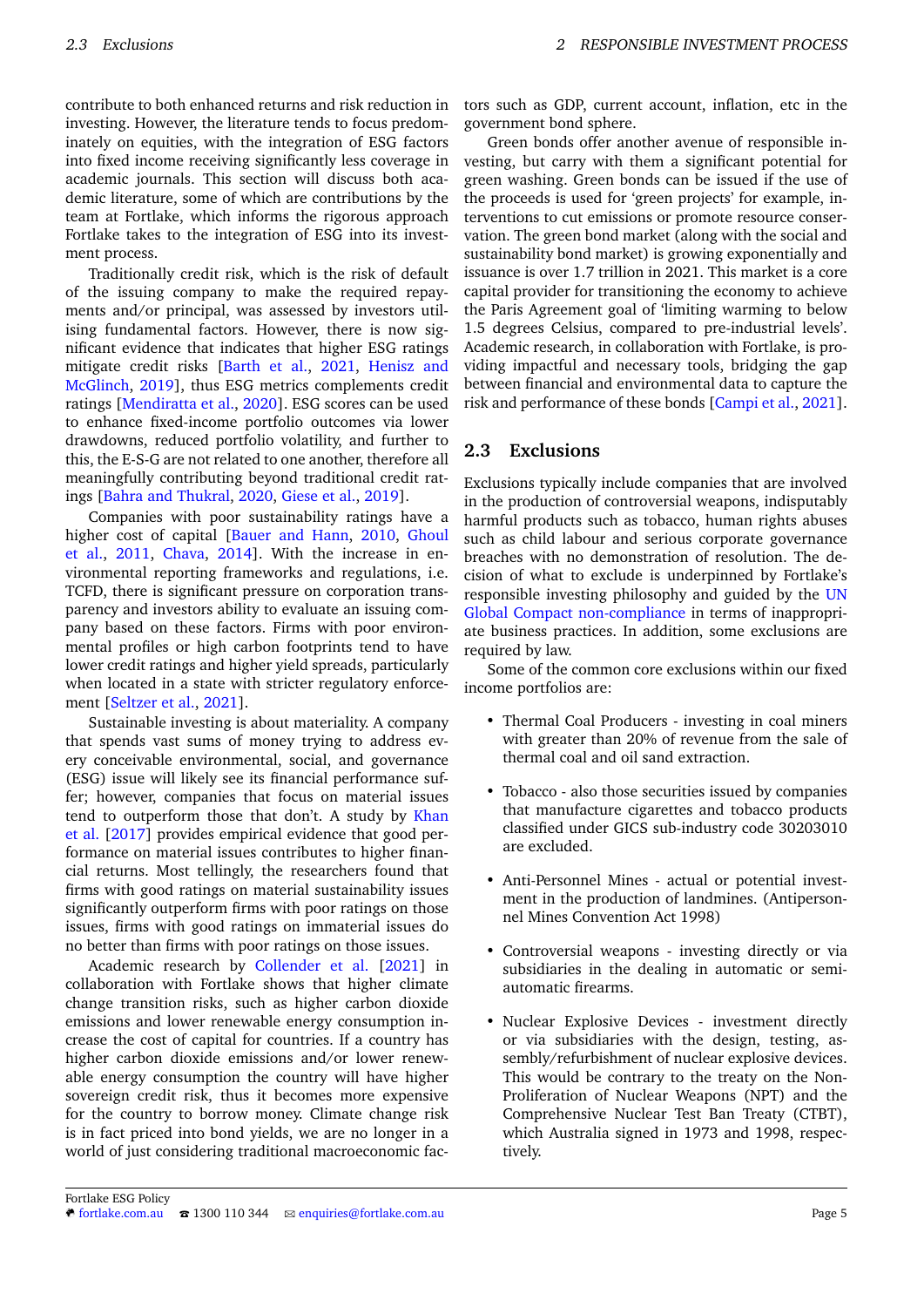- Modern Day Slavery and Human Rights investment in firms that have high-risk business models (i.e. third party labour arrangements), high-risk categories of products and services, specific highrisk geographies and those without robust supplier risk management systems. (The Commonwealth Modern Day Act 2018)
- Indigenous Peoples investments in companies that have a pattern and practice of violating the rights of Indigenous Peoples.
- Country/sovereign debt human rights, governance, sanctions.
- UN Global Compact non-compliance

For example, in Australia, we would consider Metro Mining Ltd, New Hope Corp Ltd, Prairie Mining Ltd, Terracom Ltd, and Whitehaven Coal Ltd as exclusions within the thermal coal producers category

Dynamic exclusions include companies that are excluded temporarily due to practices that are not aligned with ESG values due to, for example:

- Environmental practices
- Corporate governance
- Labour practices
- Cyber-security
- Other controversies

## <span id="page-5-0"></span>**2.4 Data and Financial Materiality**

There has been a rapid expansion of the ESG ecosystem and this has been driven in part by both frameworks, regulation, and client pressure for companies to report with greater transparency. At the same time, investors have been exploring pathways for ESG integration, re-actively looking to better understand corporate ESG performance to better respond to client pressure, and proactively seeking means to apply ESG in ways that might improve investment decisions [\[Wong and Petroy,](#page-8-6) [2020\]](#page-8-6).

Fortlake has a fully embedded ESG integration process. This however requires various data sources and careful analysis. Whilst ESG ratings are a useful starting point for the assessment of issuing companies, they are often inaccurate and backwards looking. In some cases there can be some significant fundamental concerns about ESG performance scores. However, specialist thirdparty ESG rating data plays a role within the investment process, but this requires a clear understanding of the limitations of these ESG metrics, the methodologies used by ESG data providers and the complexity and variety of data inputs mean that the ratings are simply a starting point for analysis. At Fortlake we utilise specialist thirdparty ESG ratings from a variety of sources, for example,

Bloomberg's proprietary fields a which cover over 1,000 ESG metrics (and growing), and third party data such as MSCI, Sustainalytics, ISS.

Outside of areas such as Modern Day slavery, we utilise only financially material issues, as the integration of immaterial sustainability factors do not lead to outperformance [\[Khan et al.,](#page-8-5) [2017\]](#page-8-5). Identification of sustainability issues that are likely to affect the financial condition or operating performance of companies within an industry form a key part of the methodology. Sustainability reporting and integrated reports are also reviewed, particularly in the case of private issuers due to lack of quantitative inputs from third party providers. However, a known limitation of the various sustainability reporting frameworks such as SASB and GRI is that companies decide what is financially material and what information should be disclosed, taking legal requirements into account.

This further points to the necessity of a multifaceted approach to the assessment of issuing companies and multiple inputs into the investment process. The collection of data and other information is only the starting point. What is important to note is that to utilise the many sources of data, sophisticated statistical and programmatic techniques are required before integration into the investment process.

## <span id="page-5-1"></span>**2.5 Integration**

The Fortlake strategy is quantitative lead and seeks to generate real-returns in the most liquid parts of the fixed income market using specialised inflation hedging techniques which are only available to institutional-grade fixed income managers. Understanding the interaction between inflation-sensitive markets and risk markets is an integral part of the investment process. In addition, Fortlake seeks to understand and quantify how ESG risks, alongside traditional financial factors, can manifest over time and lead to deteriorating or improving credit outcomes.

ESG scores are determined by our proprietary ESG Analysis Framework. A method of creating comparable scores is needed to be a valid input into a quantitative process such as ours. There is no market standard for ESG scoring and no single provider which covers all dimensions. In addition, exogenous drivers such as size, activity and country can create biases within ESG scores that require correction and standardisation. The quantitative scoring system within Fortlake seeks to achieve robust ESG scores by bringing together multiple external providers (discussed in the prior section) and utilising rigorous statistical methods to compress datasets, consisting of nonlinear features, into an internal rating, being the Fortlake proprietary ESG rating (FESG).

FESG for the issuer is constructed from multiple data sources with multiple properties, for which they are combined into a single series. The data may take many forms,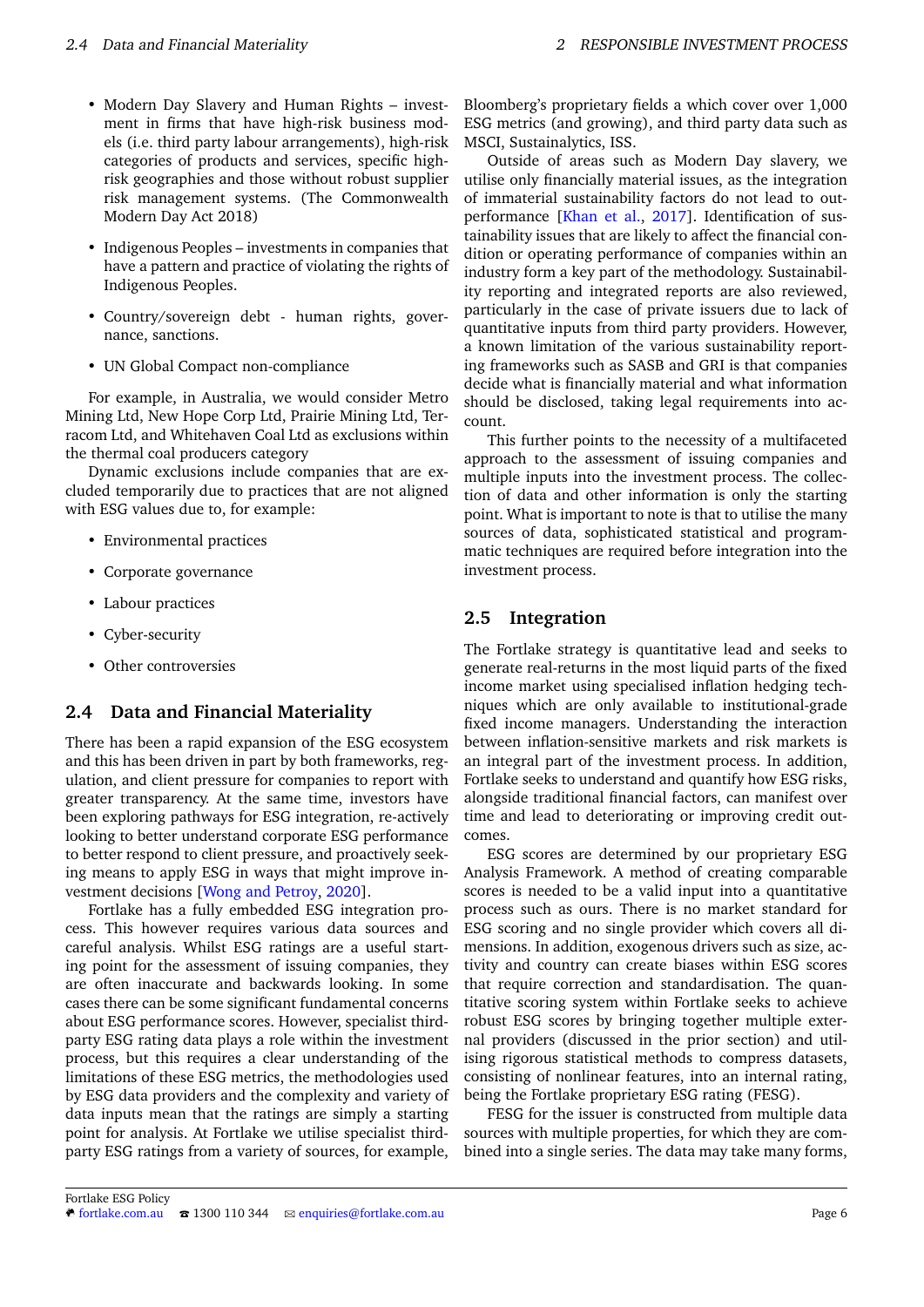i.e. categorical, ordinal, scoring, counts, real value, where a simple linear combining rule for mixed-typed data may not be appropriate. Two additional important point need to be clarified about the data utilised: (1) irregularity of sampling times and (2) the different dimensions of the attributes. Consider one feature vector (otherwise known as a set of data) of a bond that may be the environmental attributes. This leads to a set of features over time which will be multi-variate and have multiple attributes. The whole idea is that the index is condensed into a single scalar with the appropriate techniques that capture the critical information required to contribute meaningfully to the investment process.

The ESG rating scores from third party providers are at the company level. The FESG ratings go well beyond this. For a start, climate change and transitions risks are being priced into sovereign bond yield spreads [\[Collender](#page-7-3) [et al.,](#page-7-3) [2021\]](#page-7-3) and cannot be ignored within the investment process. At both the corporate and sovereign level, ESG risk characteristics will vary with bond attributes such as tenor.

Whilst there is a sophisticated quantitative assessment of ESG factors, Fortlake employs a qualitative overlay. Constant monitoring of issuing companies, for example, recent controversies which provide an additional check on management's abilities, and potential future liabilities. All portfolio managers at Fortlake have Bloomberg alerts which will capture incidents affecting companies, including criticism and allegations, lawsuits, fines and other adverse events.

We consider different prisms for which we view ESG integration depending on the type of fund and therefore, investor objectives. Broadly speaking, variations on the described methodology is augmented based on the goals of the investor.

# <span id="page-6-0"></span>**Best Practice: Corporate Ethos that Prioritises ESG**

Fortlake recognises that to achieve best practice at the firm level, implementing a systematic and inclusive approach which prioritises ESG is essential. Diversity of views are brought to the table on policy-making, ensuring that the ESG policies are clearly understood, measurable and transparent. Review of the ESG policy is critical at the firm level, as it is a rapidly evolving construct, with external regulatory and legislative imperatives developing at pace

The ESG committee reports recommendations directly to the Board of Directors of Fortlake. This ensures all organisational perspectives are considered when implementing the policy.

At Fortlake Asset Management we have been a signatory to the UN Principles for Responsible Investment [\(UN PRI\)](https://www.unpri.org/) since the commencement of the business. As responsible institutional investors, and in line with our commitment as a PRI Signatory, Fortlake has a duty to act in the best long-term interests of our beneficiaries. In this fiduciary role, we believe that financially material environmental, social, and corporate governance (ESG) issues can affect the performance of investment portfolios.

Fortlake also recognises that applying these Principles may better align investors with broader objectives of society. Therefore, where consistent with our fiduciary responsibilities, Fortlake commits to the following:

**Principle 1:** We will incorporate ESG issues into investment analysis and decision-making processes. **Principle 2:** We will be active owners and incorporate ESG issues into our ownership policies and practices. **Principle 3:** We will seek appropriate disclosure on ESG issues by the entities in which we invest. **Principle 4:** We will promote acceptance and implementation of the Principles within the investment industry. **Principle 5:** We will work together to enhance our effec-

tiveness in implementing the Principles. **Principle 6:** We will each report on our activities and progress towards implementing the Principles.

As part of our commitment to stewardship practices, we are also actively involved in several industry associations or initiatives relating to responsible investment. Fortlake is a signatory to, member of, or participant in:

*Task Force on Climate-related Financial Disclosures [\(TCFD\)](https://www.fsb-tcfd.org/)*. The Financial Stability Board created the Task Force on Climate-related Financial Disclosures (TCFD) to improve and increase reporting of climate-related financial information. The TCFD recommendations have become a key voluntary disclosure framework globally, and very recently regulation in some markets. Fortlake Asset Management is a formal supporter of the TCFD.

*[Climate Action 100+](https://www.climateaction100.org/)*. Climate Action 100+ is an investor-led initiative to ensure the world's largest corporate greenhouse gas emitters take necessary action on climate change. We are signatories and investor participants.

Responsible Investment Association Australasia [\(RIAA\)](https://responsibleinvestment.org/). The Responsible Investment Association Australasia (RIAA) champions responsible investing and a sustainable financial system in Australia and New Zealand. RIAA is dedicated to ensuring capital is aligned with achieving a healthy society, environment and economy. Dr Kylie-Anne Richards, is a member of the RIAA Certification Program Technical Expert Group (TEG).

## <span id="page-6-1"></span>**3.1 Policies and Review Process**

In accordance with regulatory requirements, Fortlake maintains a Conflict of Interest Management Policy. The purpose of this policy is to ensure Fortlake Asset Management Pty Ltd (Fortlake) has arrangements in place to ade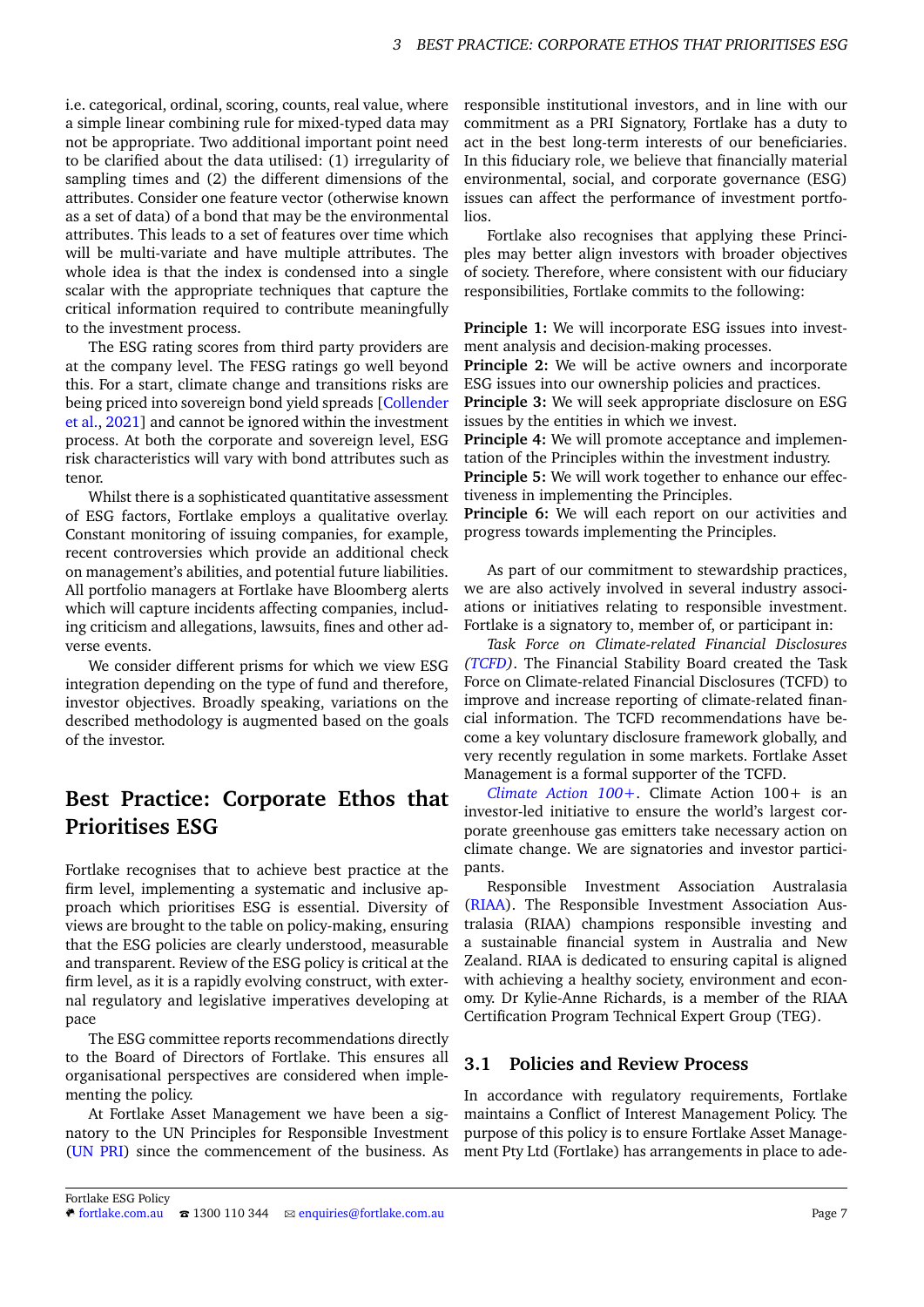quately identify and manage actual or potential conflicts of interest which may arise in relation to the provision of Financial Services by Fortlake and its Employees. The person with primary responsibility for the performance of the duties under this policy, monitoring identified conflicts of interest and reporting oversight and actions performed by or in conjunction with the responsible executive leadership team members is the Compliance Officer / Legal and Compliance and governance team. The Compliance Officer / Legal and Compliance must ensure all its staff are trained on this policy and a record of such training is maintained in a training register, which may

form part of each Representative's training plan.

As a part of the UN PRI signatory requirements, we disclose our ESG Policy publicly and our PRI Transparency Report to our clients. We also monitor and report on our ESG activity on an annual basis. The policy is reviewed regularly to measure success and determine whether it continues to reflect our investment beliefs. For example, providing innovative research that is a core component of Fortlake's investment philosophy. Therefore, new and innovative approaches which relate to responsible investing are incorporated within the policy and integrated into the investment process.

# **References**

- <span id="page-7-0"></span>P. Jiraporn, N. Jiraporn, A. Boeprasert, and K. Chang. Does corporate social responsibility (csr) improve credit ratings? evidence from geographic identification. *Financial Management*, pages 505–531, 2014.
- <span id="page-7-1"></span>Witold J. Henisz and James McGlinch. Esg, material credit events, and credit risk. *Journal of Applied Corporate Finance*, 31(2):105–117, 2019.
- <span id="page-7-2"></span>H. Ashbaugh-Skaife, D. W. Collins, and R. LaFond. The effects of corporate governance on firms. *Journal of Accounting and Economics*, 42(1-2):203–243, 2006.
- <span id="page-7-3"></span>Sierra Collender, Christina Sklibosios Nikitopoulos, Kylie-Anne Richards, and Laura Simone Ryan. Climate change transition risk on sovereign bond markets. *Available at SSRN: https://ssrn.com/abstract=3861350*, 2021.
- <span id="page-7-4"></span>G. Kling, Y. Lo, V. Murinde, and U. Volz. Climate vulnerability and the cost of debt, 2018. https://ssrn.com/abstract=3198093.
- <span id="page-7-5"></span>S. Cevik and J. T. Jalles. This changes everything: Climate shocks and sovereign bonds. IMF Working Paper No. 20/79, 2020.
- <span id="page-7-6"></span>J. Beirne, N. Renzhi, and U. Volz. *Feeling the heat: Climate risks and the cost of sovereign borrowing*. Asian Development Bank Institute, 2020. Working Paper No. 1160.
- <span id="page-7-7"></span>N. Dunz, A. Naqvi, and I. Monasterolo. Climate sentiments, transition risk, and financial stability in a stock-flow consistent model. *Journal of Financial Stability*, 54:100872, 2021.
- <span id="page-7-8"></span>M. Painter. An inconvenient cost: The effects of climate change on municipal bonds. *Journal of Financial Economics*, 135:468–482, 2020.
- <span id="page-7-9"></span>Allen Ferrella, Liang Haob, and Luc Renneboogc. Socially responsible firms. *Journal of Financial Economics*, 122(3): 585–606, 2016.
- <span id="page-7-10"></span>Robert G. Eccles, Mirtha D. Kastrapeli, and Stephanie J. Potter. How to integrate esg into investment decision-making: results of a global survey of institutional investors. *Journal of Applied Corporate Finance*, 29(4), 2017.
- <span id="page-7-11"></span>Marta Campi, Gareth W. Peters, and Kylie-Anne Richards. Green bond performance and risk indicators. *Campi, Marta and Peters, Gareth W. and Richards, Kylie-Anne, Green Bond Performance and Risk Indicators (March 20, 2021). Available at SSRN: https://ssrn.com/abstract=3808550*, 2021.
- <span id="page-7-12"></span>Florian Barth, Benjamin Hubel, and Hendrik Scholz. Esg and corporate credit spreads. *Available at SSRN: https://ssrn.com/abstract=3179468*, 2021.
- <span id="page-7-13"></span>R. Mendiratta, H. D. Varsani, and G. Giese. Foundations of esg investing in corporate bonds: How esg affected corporate credit risk and performance. *MSCI*, 2020.
- <span id="page-7-14"></span>Bhupinder Bahra and Lovjit Thukral. Esg in global corporate bonds: The analysis behind the hype. *The Journal of Portfolio Management*, 46(8):133–147, 2020.